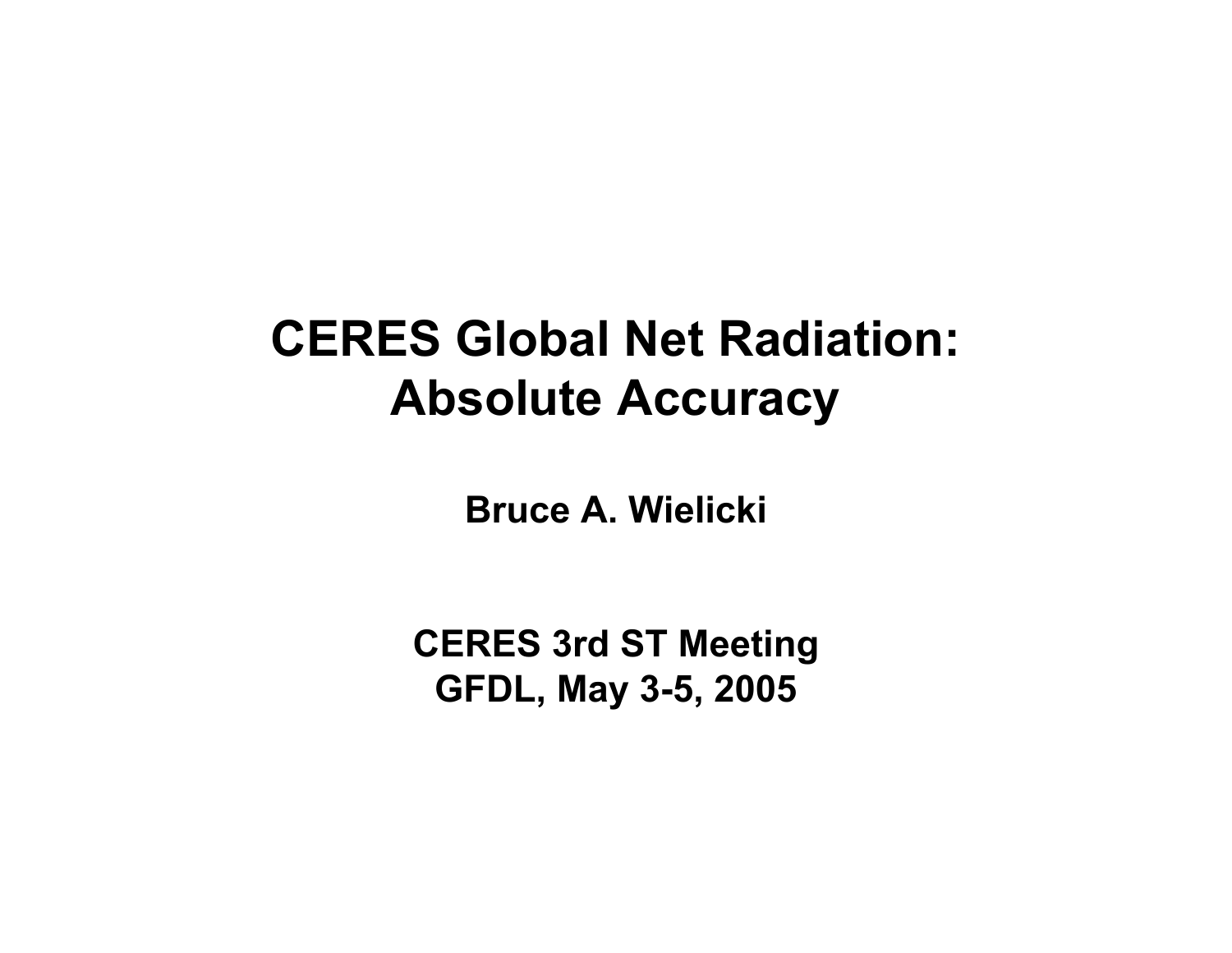### **Global Radiation and Ocean Heat Storage: What does it mean?**

Ocean Heat Storage vs ERBS/CERES Global Net Anomalies



*Decadal variability in ocean heat storage determined by stability not absolute accuracy.*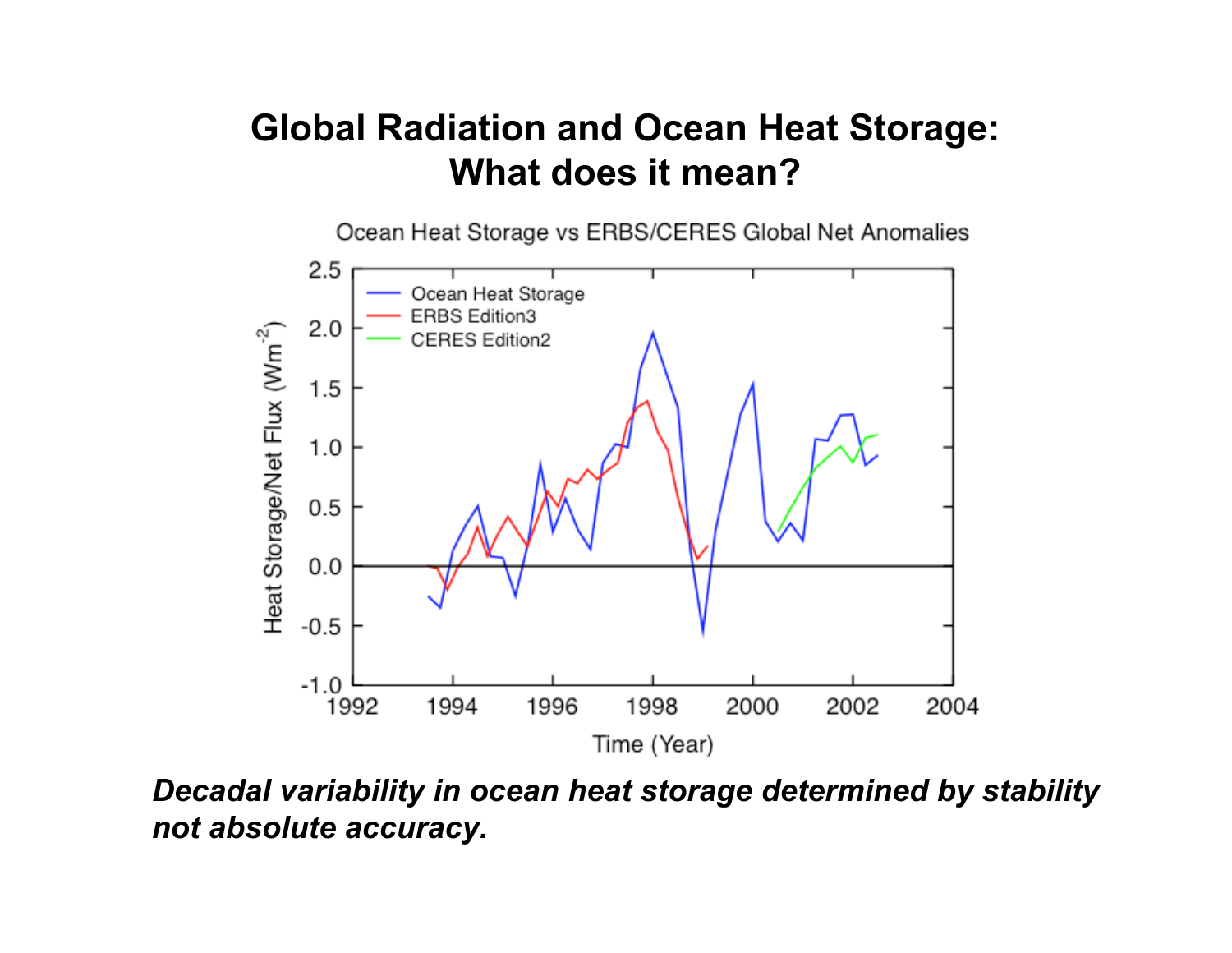### **How accurate must measurements be How accurate must measurements be to constrain equilibrium global cloud feedback? to constrain equilibrium global cloud feedback?**



**Decadal changes in cloud feedback are changes in SW, LW, and Net** *cloud radiative radiative forcing. forcing. To avoid aliasing: keep absolute accuracy within a factor of 5 to 10 of stability: i.e. 1.5 to 3 Wm-2.*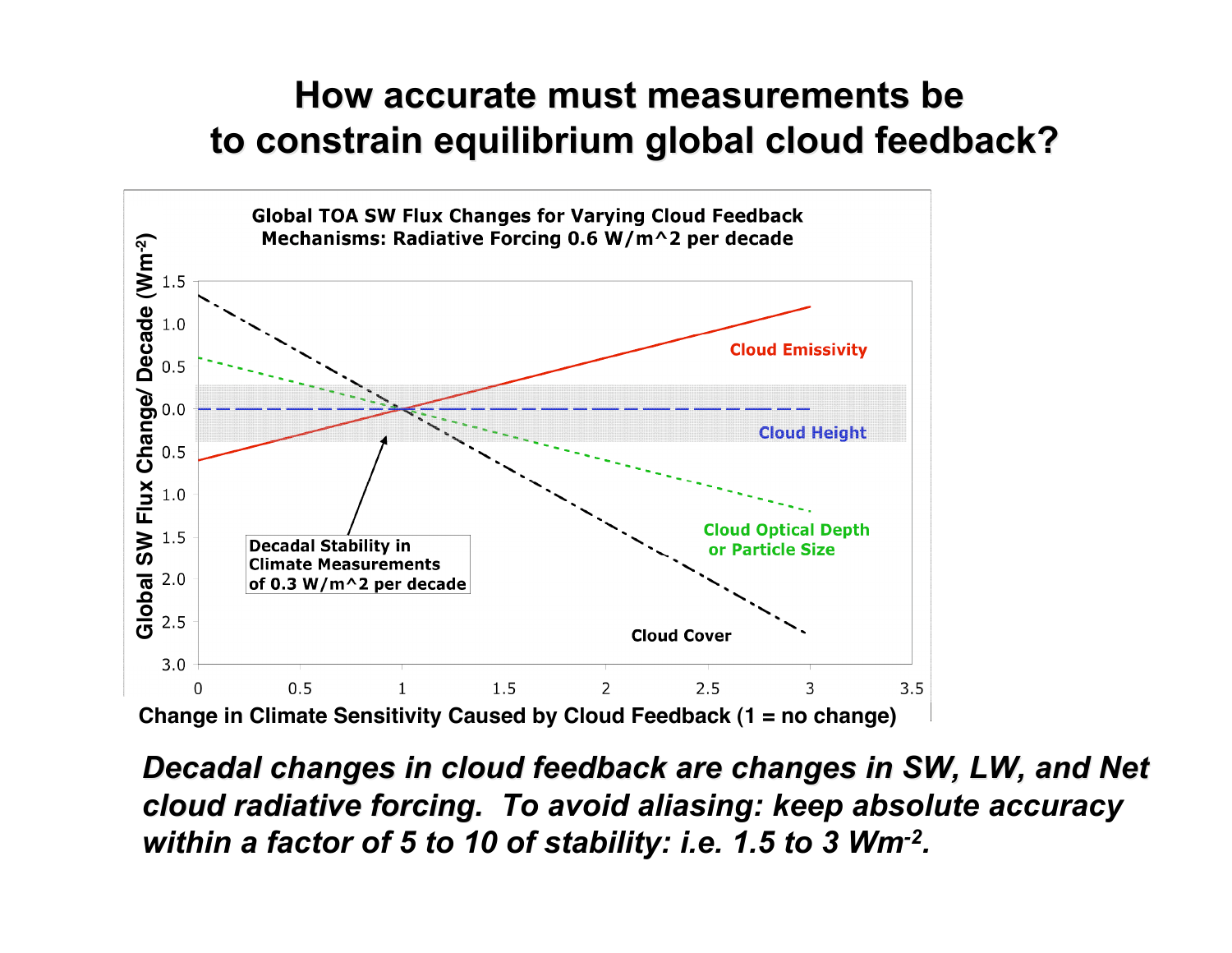#### **So what is the absolute accuracy of global net flux?**

• ERBE scanner was about 5  $Wm^{-2}$  (heating) and was within its accuracy bound given calibration (4), angular sampling, and time sampling limitations.

| CERES is reducing all major error sources and has a target uncertainty of about |                                                  |               |                |               |
|---------------------------------------------------------------------------------|--------------------------------------------------|---------------|----------------|---------------|
|                                                                                 | $+/- 2$ Wm <sup>-2</sup> in global net.          | <b>SW</b>     | LW.            | <b>Net</b>    |
|                                                                                 | calibration (absolute accuracy)                  | $+/- 1.0$     | $+/- 1.0$      | $+/- 2.0$     |
|                                                                                 | spectral correction                              | $+/- 0.5$     | $+/- 0.3$      | $+/- 0.8$     |
|                                                                                 | spatial sampling                                 | 0             | 0              | $\Omega$      |
|                                                                                 | angle sampling (new ADMs)                        | $+0.5$        | $-0.1$         | $+0.5$        |
|                                                                                 | improved reference altitude (20km)               | $+/- 0.1$     | $+/- 0.2$      | $+/- 0.2$     |
|                                                                                 | twilight shortwave flux (adds 0.25)              | $+0.1$        | 0              | $+0.1$        |
|                                                                                 | spherical earth near sunset/sunrise              | $+0.3$ to 0.7 | $\overline{0}$ | $+0.3$ to 0.7 |
|                                                                                 | cloud optical depth biases (solar zenith albedo) | $+0.7$        | $\overline{0}$ | $+0.7$        |
| $\equiv$                                                                        | new solar constant (1361 vs 1365)                | $+0$ to 1.0   | $\overline{0}$ | $+0$ to 1.0   |
|                                                                                 | time sampling (geo calibration aliasing)         | $+/-$ 0.4     | $+/-$ 0.1      | $+/- 0.4$     |
|                                                                                 | geo vs. CERES clear-sky, small cloud fraction    | $+1$ to 2     | $\overline{0}$ | $+1$ to 2     |
|                                                                                 | ocean heat storage constraint (2000-2002)        |               |                | $+0.4$ to 1.0 |
|                                                                                 | Terra RAP mode correction to SW (2000-2002)      | $+0.7$        | $\overline{0}$ | $+0.7$        |
|                                                                                 | expected range in current SRBAVG product         |               |                |               |
|                                                                                 | global net for 2000/2001:                        |               |                | $+1.9$ to 6.7 |
|                                                                                 | observed in ERBE-Like and SRBAVG (2000-2002)     |               |                | $+4.3 & 7.3$  |